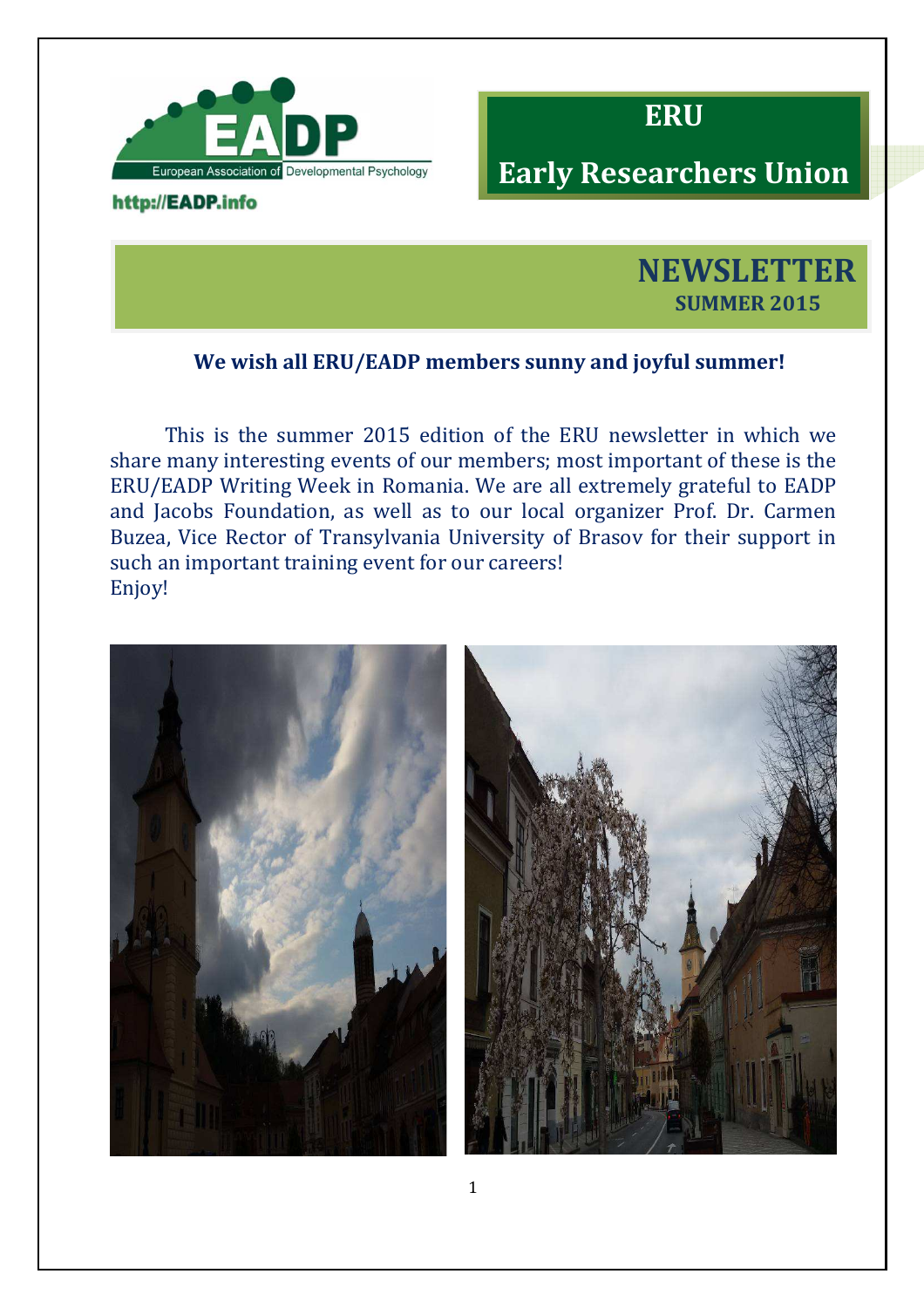#### **Summary of lectures and papers at the 2015 ERU/EADP Writing Week**

#### *by Francesca Lionetti & Justyna Michałek*

At the 2015 writing week in Brasov, Romania, a team of scholars actively contributed to sharing knowledge and creating networks for improving the research expertise of each member of the team. The multifaceted picture of competences represented one of the strength of this experience. In the opening talk of **Loes Keijsers,**  each of us shared with enthusiasm what we expected from, and what we were willing to

offer to the network of young and senior scholars that participated at this great event.

The scientific program started with a lecture by **Elisabetta Croccetti**, from University of Utrecht, on the relevance, and the methodological base of reviews and metaanalyses in the developmental psychology field. Her presentation was extremely clear, even in the statistical description of steps underlying the meta-analysis process. She gave us additional recommendations for conducting reliable and state of the art research using the literature in the major scientific databases and gave us directions on how to work on our papers in the subsequent days. At the end of the lecture, we were all enthusiastic about the richness of this overview of the meta-analytic approach, and eager to start (with a more valuable knowledge!) the review of the literature.



After having reviewed the literature, and eventually with some data at hand, the next step comes: writing our paper! The second lecture, by **Loes Keijsers**, University of Utrecht, was a conceptual continuation of the first and opened the debate on the writing process. Actually, this was a writing week! Precision, coherence, and a great commitment are asked in the process of making our thoughts understandable and attractive in form of a paper. The metaphor of the "grandfather", i.e., trying to explain each step of your research as you are talking to someone who knows nothing about your plans, made us smile and reflecting in a thoughtful way on the difficult, but nonetheless emotionally rewarding process of making our research effort communicable and understandable to the scientific



(and not only) world.

Your paper has been written, and (hopefully  $\circledcirc$ ) published. How to success in Academia? And what do we really want to be? An inspiring lecturer, a productive scholar, or a scientist practitioner? **Geertjan Overbeek**, from the University of Amsterdam, shared with us a set of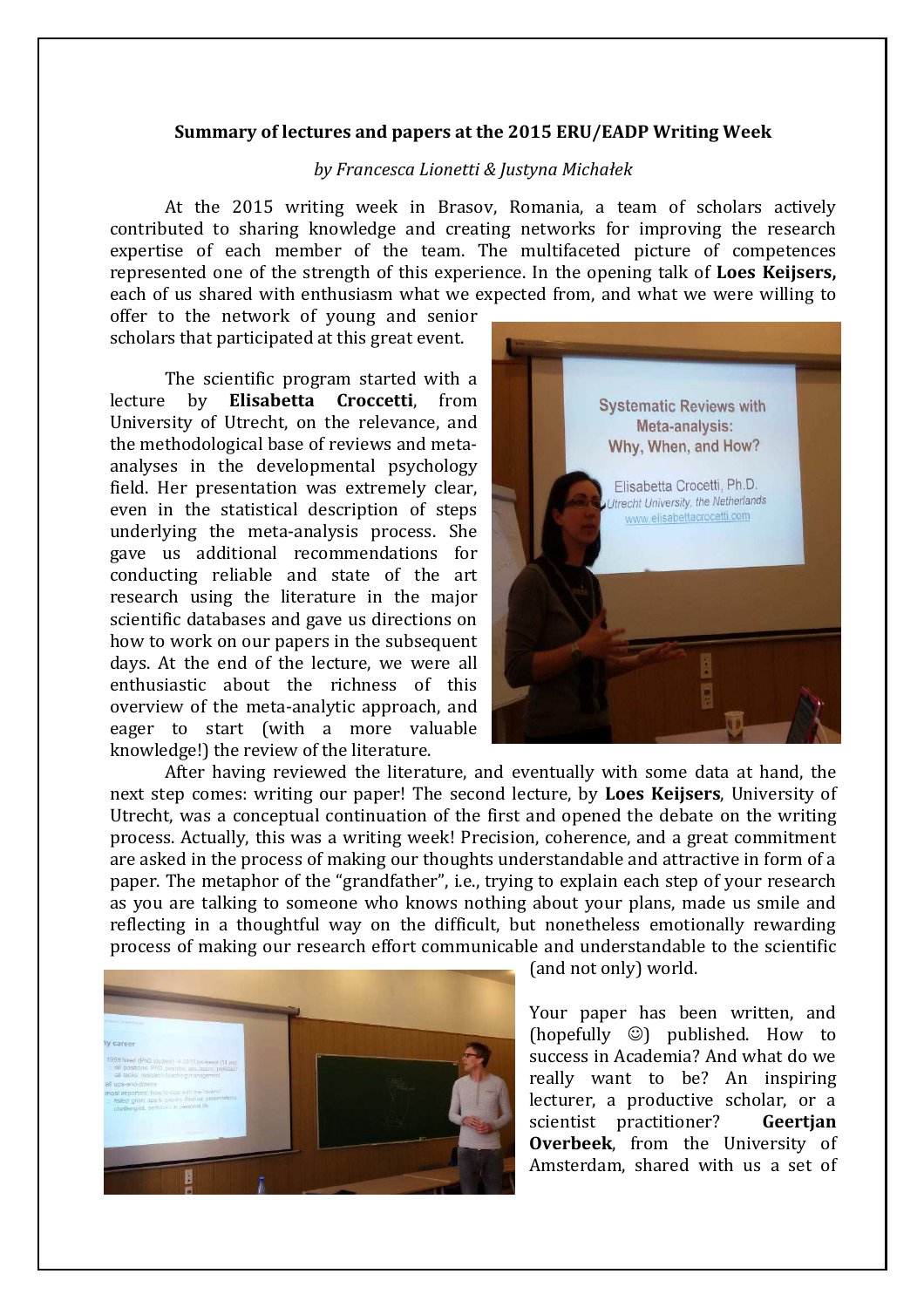unspoken rules as a real career coach for a day! Ideas and discussions among us rapidly increased. By sharing his experiences from the Ph.D. to the senior scholar position he guided us towards the analysis (reflecting upon ourselves) of our strengths, limits, passion, towards identifying our niche that could make us a red apple on a green apple tree… Never forgetting that in each experience almost always interests of others are involved and networking and friendship is part of the growing and learning process.

During this event we faced many thoughts about our scientific careers. **Radosveta Dimitrova** gave a lecture on "My post-doc: shared experience and tips for success" and shared her international mobility experience, collaboration with leading scholars in developmental and cross-cultural psychology fields and involvement in international professional service for young scholars. Her talk was a great introduction to group discussion on career orientation, and represented a significant tutoring support for future plans. We had the chance to compare our experiences from so many different parts of Europe, as well as to share our opinion and ideas about future scientific plans. We believe this lecture and group discussion gave us a lot of new energy for success and represented one of the sources of inspiration on how to create a network as early career researchers.

Our preparation for this event started in 2014. After discussing and brainstorming ideas on our papers, we decided to work on two review papers and one empirical multi country paper to be submitted to the EJDP or other outlets in the field of developmental psychology. We have been working on the proposed papers since September 2014 in order to increase the chance of finalizing and successfully submitting



these papers after the Writing Week.

Especially working on the review articles turned out to be very satisfying. We had to develop a strategy for each research topic that we wanted to review. The main activities such as organizing and evaluating, synthesizing literature were shared, and worked on before meeting in Brasov. During the Writing Week we had the chance to discuss our recent work, to improve our tables with results of research articles that were relevant to our topics, as well as to create first drafts of our papers. We also really appreciated the senior scholars support on our work as we believe their comments and suggestions will influence the final versions of our papers.

The three papers are now in the stage of advanced drafts and are aimed to be submitted for publication in the end of July:

*Is There a Paradox of Adjustment in Immigrant Children and Youth across Europe? A Literature Review.* (Manuscript in preparation, authors: Dimitrova, R., Bayram Ozdemir, S., Farcas, D., Kosic, M., Mastrotheodoros, S., Michalek, J., Stefenel, D.)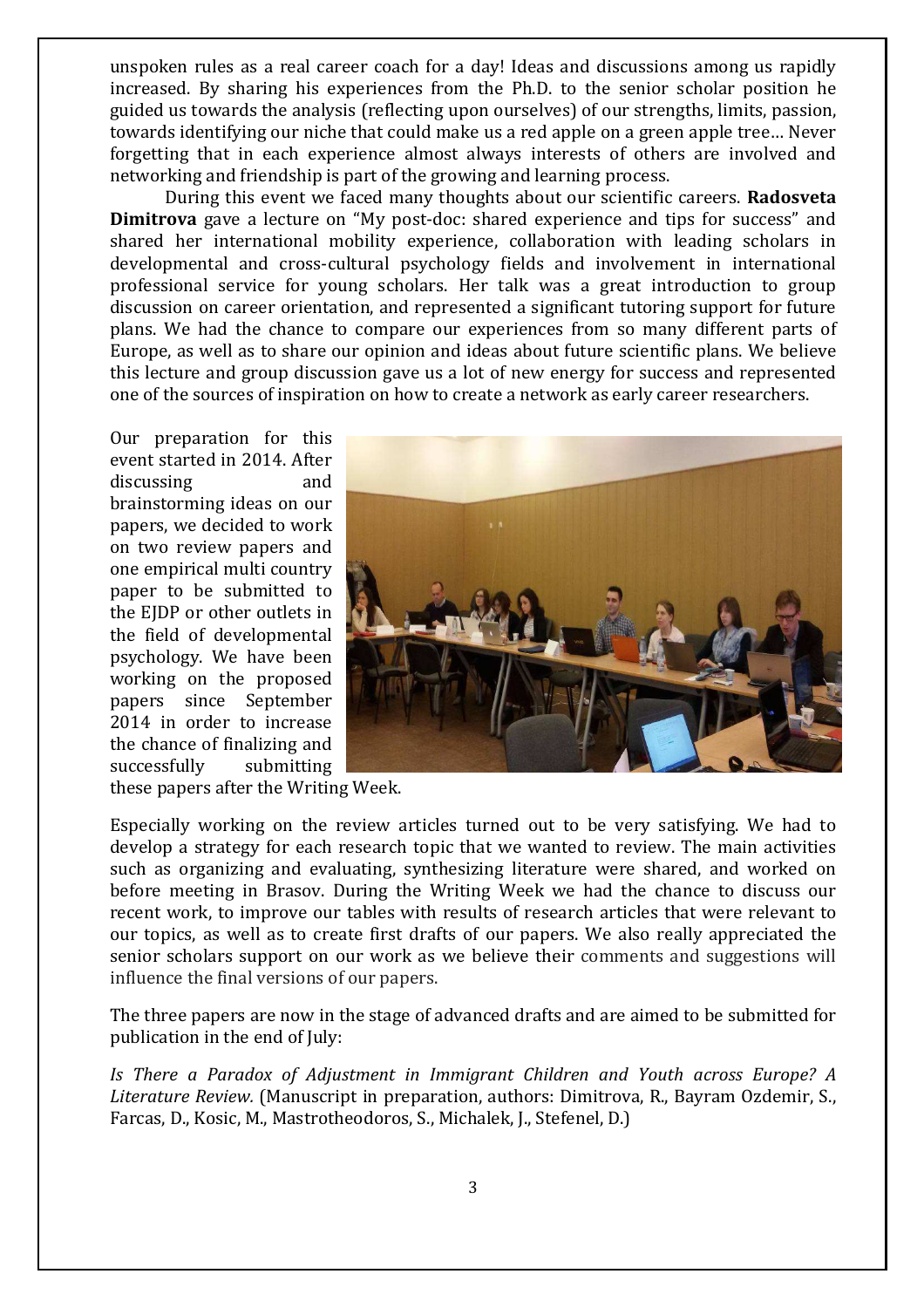*The Development of Parental Monitoring: A Critical Review*. Manuscript in preparation (Manuscript in preparation, authors: Keijsers, L., Casonato, M., Dellagiulia, A., Hamzallari, O., Lionetti, F., Mocan, O., Moses Pasini, C., Palladino, B., Ranta, M.)

*Relationships between Identity Domains and Life Satisfaction of Minority and Majority Youth in Albania, Bulgaria, Czech Republic, Kosovo and Romania* (Manuscript in preparation, authors: Dimitrova, R., Buzea, C., Taušová, J., Uka, F., Zahaj, S., Crocetti, E.)

To sum up, we think the writing event met all our expectations, and gave us even more experiences. We had opportunities to learn from prominent researchers, improved our academic writing skills, made the writing process more effective, looked at our academic careers from different perspectives and made new friends all over the world to find support for our new scientific ideas.

We are looking forward to participating in such events again. The first steps to organize the next writing event, and to make it equally successful were taken. The ERU is profoundly grateful to the EADP and their precious support, and acknowledges the efforts of everyone who was involved in making this another fruitful event.

### **The Future of Developmental Psychology**

#### **Report from the 2015 ERU/EADP Writing Week Special Discussion**

#### *by Marianna Kosic, ISES, University of Pannonia, Hungary*

During the ERU/EADP writing week, participants, inter alia, gathered in a group discussion about the future of Developmental Psychology. The discussion was suggested by Prof. Koops and the EADP Council, and was led by Dr. Overbeek. Several ideas emerged from the reflections on the important issues to orient the discipline in the coming years, stemming from the topics that were already relevant in the past few years.

First of all, we all agreed without doubts that ethics in research is an important evergreen issue: applying and respecting ethical norms of behavior when doing research is relevant in all phases of the process, from collecting data to its use and presentation in publications, with honesty, transparency, carefulness, quality and integrity being some of the key values guiding our work… as well as openness… to constructive criticism, to new theoretical frameworks (from other disciplines as well), to innovative methods and tools, but also to share databases, and not only results. This could actually be seen as a new paradigm in science. In a competing world, there is always need for big data, yet in (international or interdisciplinary) collaboration for a joint article or a research project, it is usually motivating to share data, but are we/would we be still willing to share our own data in an open-access platform beyond the personal or joint interest or trust developed on personal basis? Would we agree without hesitation to share the data with editors of a publication before publishing the results in order to receive feedback and guidance for the analysis?

Second, the young scholars suggested that interdisciplinary work should be promoted with caution. Collaboration with researchers and experts from other fields might be an added value in the integration of knowledge (as it is already in the fields of Clinical Psychology and Neuroscience, Psychopathology, Biology, etc.) and generation of explaining meaningful results, yet it requires an in-depth collaboration that goes beyond superficiality. In some fields, collaboration might be more difficult, yet resulting in improved understanding of the studied issue, creation of new methodologies, a broader dissemination of results and advancement of research. Similarly, it would be a good step to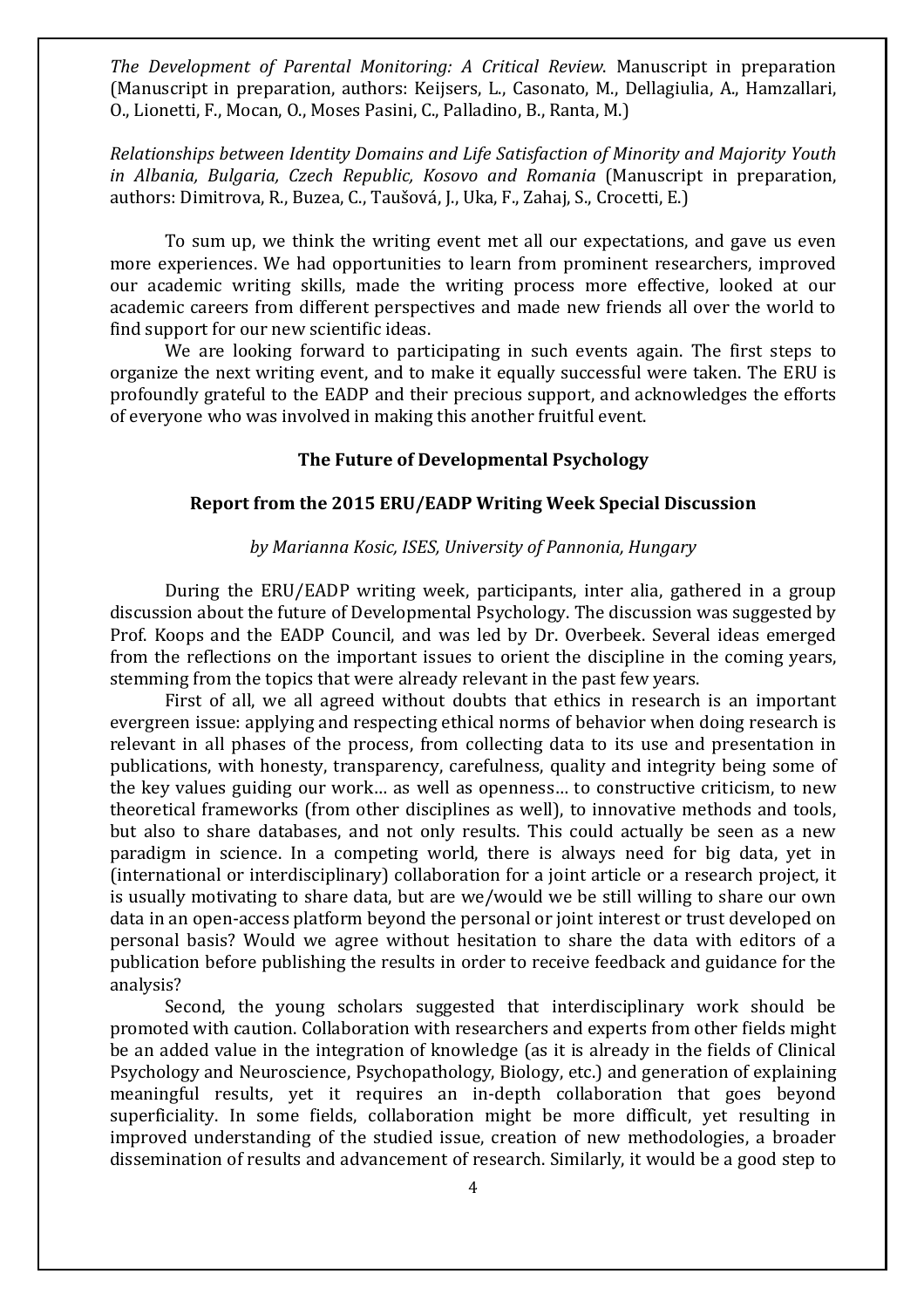further improve and bridge the gap between research in academia and practice, to an intervention science, involving more often policy makers, professionals and target groups in the presentation of research results in a digestible language.

A further challenge would be to consider the individual level, besides the typical group level that we are used to keep mostly in consideration when doing statistics and interpreting results. Adding a more qualitative approach to understand individual differences and explanations might be useful to search for new research ideas as well.

Strengthening cross-cultural collaboration goes hand in hand with the collection of big data, openness to share data, interdisciplinarity and seeking new tools, especially when adapting theories to different contexts where certain measures are not yet translated in the local languages, adapted, standardized or validated. Many of the (clinical) measures are also subject to a usage fee, therefore not affordable or easy to use everywhere, as well as some services as journal databases (Scopus, etc).

The open-source alternatives should be used more frequently and their potential use should be more widely disseminated (R for statistics, ResearchGate platform, some libraries for databases among others). Modern technology, i.e., the use of smartphones may help in the endeavor of working more closely at the individual level too, especially among youngsters. A relevant paradigm shift should be encouraged among editors and reviewers of scientific articles: non-significant results should not be disregarded so easily as not interesting to be published. They should also have an equal right of being listened to and taken in consideration. It seems we still live in a society where many groups and children are oppressed, yet the new generation of scholars is willing to act as change-makers, improving themselves first, to progress in improving the discipline they are working in and the society around them.

#### **Summary of the Social Events**

*by Skerdi Zahaj & Stefanos Mastrotheodoros*



The third ERU/EADP Writing Week 2015 was organized in Brașov (Romania) located in the central part of the country surrounded by the Southern Carpathians as part of the Transylvania region. The city is notable for being the birthplace of the national anthem of Romania and now will be notable for the organization of the Writing Week of the ERU. Apart from being a very informative scientific event, the 2015 Writing Week included very interesting social activities. We visited the Bran Castle, also known as the famous Dracula's Castle (see the picture on the left), which revolves around the whole history of the building, being much more than only Draculas' residence. We enjoyed very much visiting the castle, looking at the old portraits of Vlad Tepes and were impressed by the interior design of inside rooms.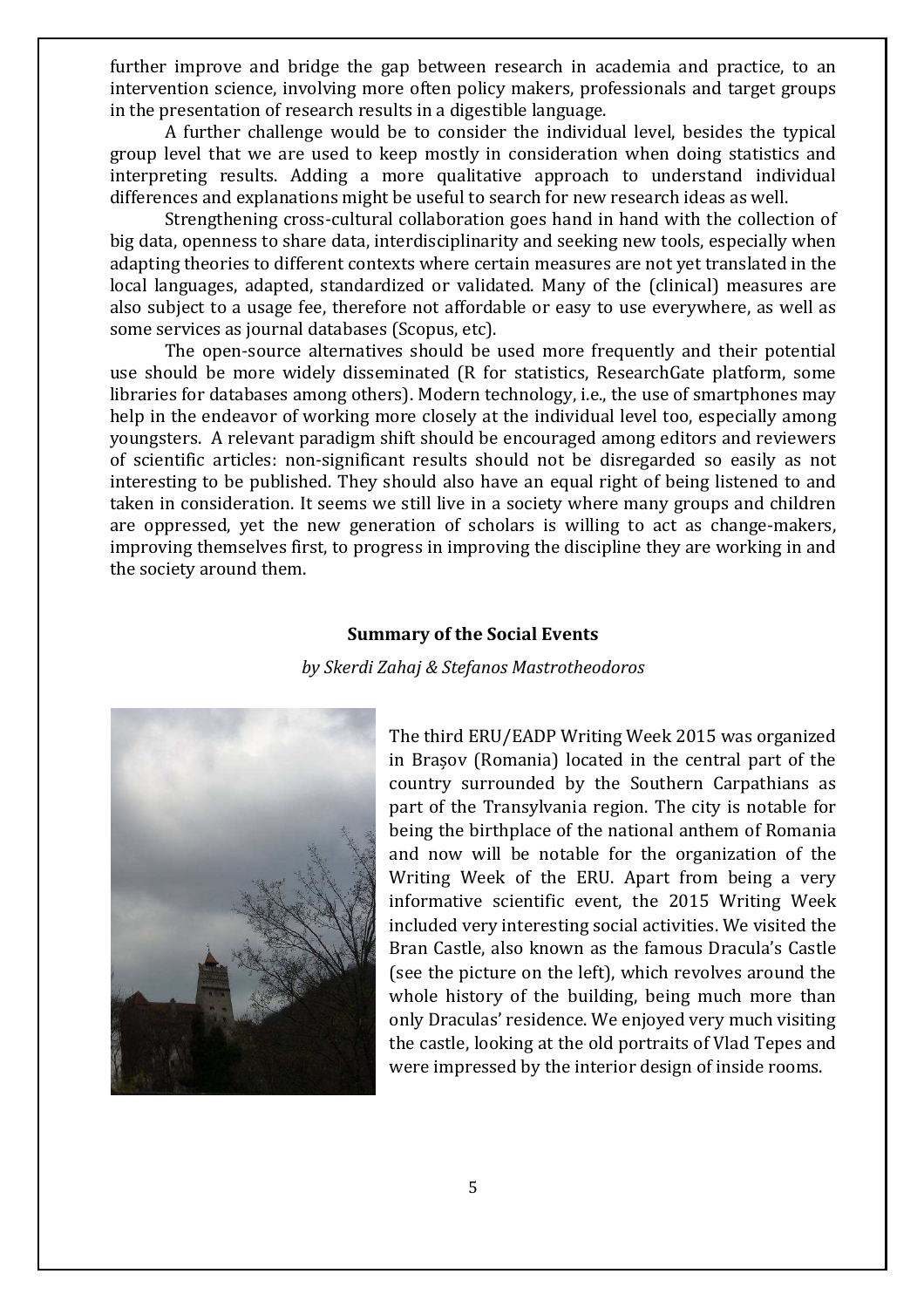

The writing week closed with another very interesting visit, to the Peles castle, on the foothills of Bucegi mountain, built at the end of the 19th century and located on a very picturesque scenery in the woods, looking at snow-covered mountains (see the picture on the left). All of us were very impressed by the architecture and of this castle which integrated art, engineering and technology. All of these social events complemented perfectly all days of writing week in Brasov, where we could know each other more closely, get inspired and work more productively.

On Tuesday, after lectures and writing for long hours we went to a wonderful bar, "Festival 93", in Republic Street, located in the main Center of Brasov. At this bar we had the opportunity to communicate informally, share and shape experiences for future research and writing plans. Also, during the end of the week we went at "Public Café" to establish more positive relationships, professionally and personally.



## **Feedback by the Writing Week Participants**

"Being the third writing week I attend, I can say with confidence that the Early Researchers' Union Writing Week 2015 was a big success. Invited scholars with great lectures, enthusiastic young colleagues from all around Europe, a very welcoming and nice environment, all contributed to a very unique learning experience. Many thanks to EADP, ERU, and the University of Transylvania in Brasov for this excellent event!"

*Stefanos Mastrotheodoros, University of Athens, Greece* 

"Being part of writing week 2015 was a wonderful experience for me. I learned many new things about academic writing, how to respond to failures in academic life, and collaboration in joint projects for future research. Additionally, I was inspired by the work of my colleagues about identity development during adolescence. As a conclusion, the writing week is a wonderful opportunity to meet young researchers, learn new things about success in academia and be inspired by successful scholars."

*Skerdi Zahaj, University of Tirana, Albania*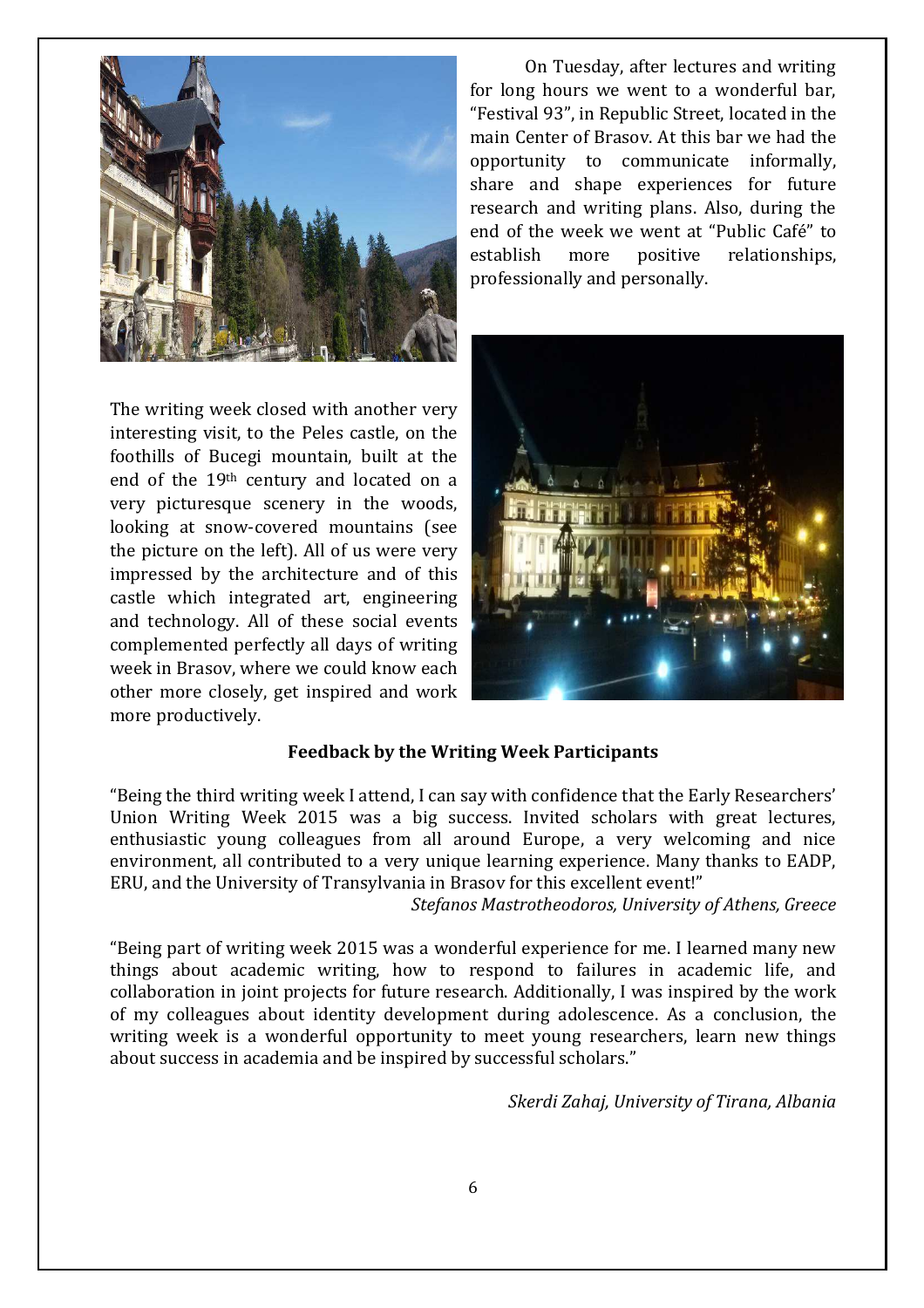"Being a part of WW has been an important experience for me, because I met early researchers but also experienced researchers, and I found useful information for my professional career such as new methods and different approaches, socialization networks for researchers, rules and ways for building a satisfying career."

## *Luiza Mesesan Schmitz,Transilvania University of Brasov, Romania*

"With several young scholars from countries across Europe we collaborated on papers. It was a great experience not only professionally, but also socially."

## *Loes Keijsers, Utrecht University, the Netherlands*

"The Writing Week was for me a valuable opportunity that brought back fluidity in a period of perceived stuckness and indecision in research and overall professional development. It provided the needed step forward from the temporary inaction to a more active networking and doing, through an empowering boost of positive energy and motivation to put in use the resources and assets that are already inside or seek ways of minimizing the weaknesses and gaining what is still needed to improve and advance. The workshops on meta-analysis and sharing with others about different tools on similar concepts were particularly useful. I am truly grateful for what I have received and with the new awareness that I can do it too, I feel back on track in reciprocating and offering even more to others as well."

 *Marianna Kosic, ISES, University of Pannonia, Hungary* 

**ERU/EADP – JACOBS FOUNDATION FELLOWSHIPS FOR THE EADP CONFERENCE IN BRAGA, 2015** 

The EADP with the generous support by the Jacobs Foundation will provide 40 fellowships (travel grants of €700 each) for young scholars to attend the EADP Biennial Conference in Braga. Please apply **May 25th 2015** and visit http://ecdpbraga2015.com/jacobsfoundation.php

- **The EADP-Jacobs Foundation Preconference** on scientific/grant organized by Frosso-Motti-Stefanidi, President of EADP and Radosveta Dimitrova, Chair of ERU/EADP and led by professors Robert Kail and Susan Branje (14 fellowships);

**- The ERU/EADP Preconference** on translation of research to public policy led by Loes Keijsers and Maja Schachner (10 fellowships);

**- The ERU/EADP Poster Fellowship** for young scholars whose posters have been accepted to the EADP conference (16 fellowships, half based on excellence and half to scholars from developing countries).

**The ERU/EADP Best Poster Award** for young scholars whose posters have been awarded the ERU/EADP Poster Fellowship (out of the 16 awarded poster fellowships, 1<sup>st</sup>,  $2<sup>nd</sup>$  and  $3<sup>rd</sup>$  place winners will be selected and given an award certificate. The first winner will be given a free EADP membership).